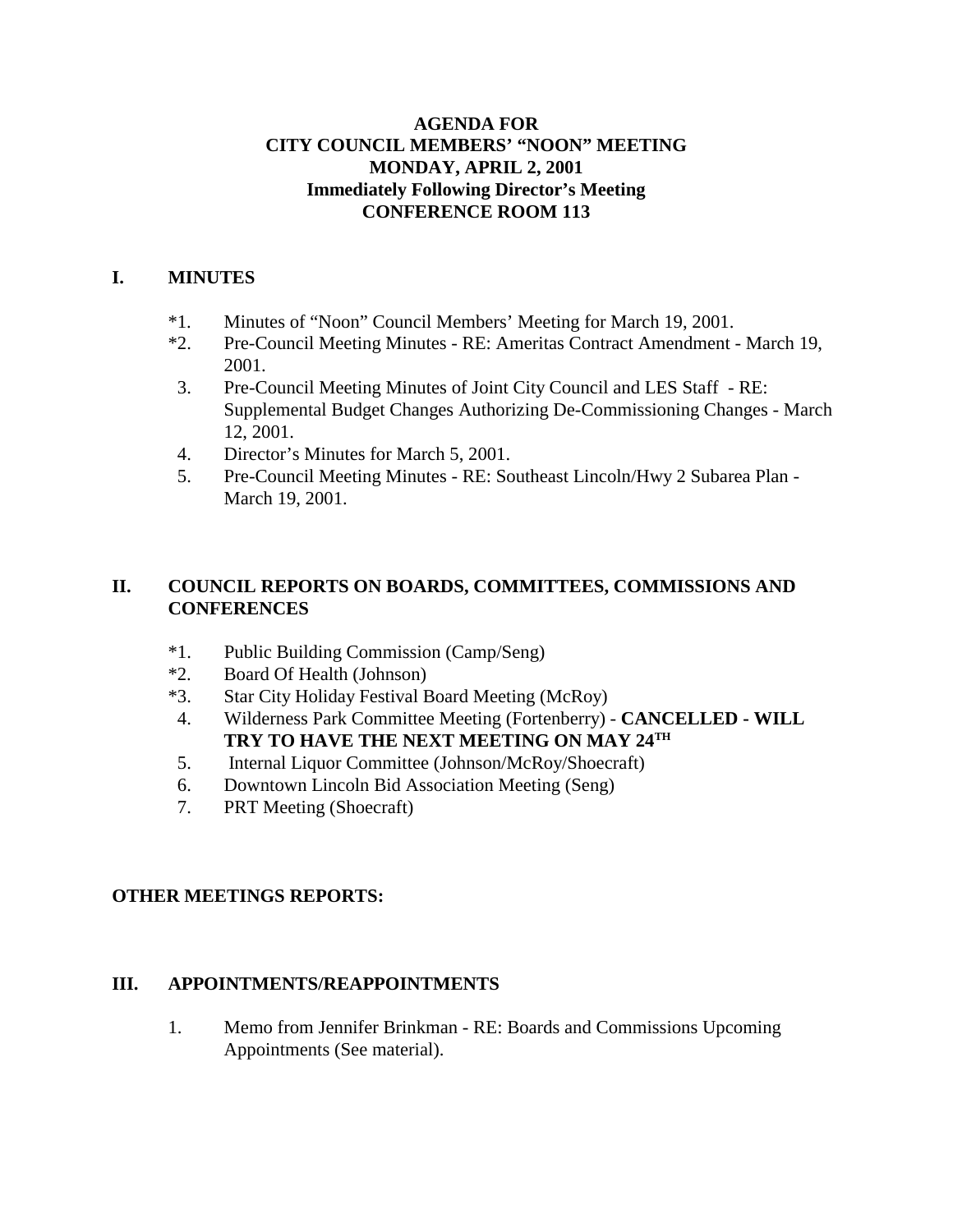#### **IV. MEETINGS/INVITATIONS**

- 1. Updowntowners Membership Meeting On Wednesday, April 11, 2001 from 12:00 p.m. to 1:30 p.m. - At Fire Station #1, 1801 "Q" Street, 2nd Floor - By Request, Fire Chief Mike Spadt will give us a tour and update us on the Lincoln Fire & Rescue Ambulance Transport Issue - Lunch is \$8.00 (No-Shows will be billed) RSVP to 434-6507 by April  $6<sup>th</sup>$  (See Invitation).
- 2. Please join us for the Grand Opening of the Nebraska Center for Excellence in Electronics! - On Monday, April  $16<sup>th</sup>$  at 5:30 p.m. at Technology Park, 4740 Discovery Drive - Activities will include our official ribbon cutting ceremony, refreshments, and tours of the beautiful new facility (See Invitation).
- 3. Lincoln Partnership for Economic Development will holds its 4<sup>th</sup> Annual Workforce Development Symposium - featuring nationally renowned author, historian, economist and demographer Neil Howe - On Tuesday, April 17, 2001 - The breakfast begins at 7:30 a.m. and will conclude around Noon at The Cornhusker Hotel - RSVP to Tera Pugh at  $436-2355$  by Tuesday, April  $10<sup>th</sup>$  (See Letter of Invitation).

## **VI. REQUESTS OF COUNCIL FROM MAYOR** - **NONE**

## **VII. MISCELLANEOUS - NONE**

#### **VIII. ADJOURNMENT**

#### **\*HELD OVER FROM MARCH 26, 2001.**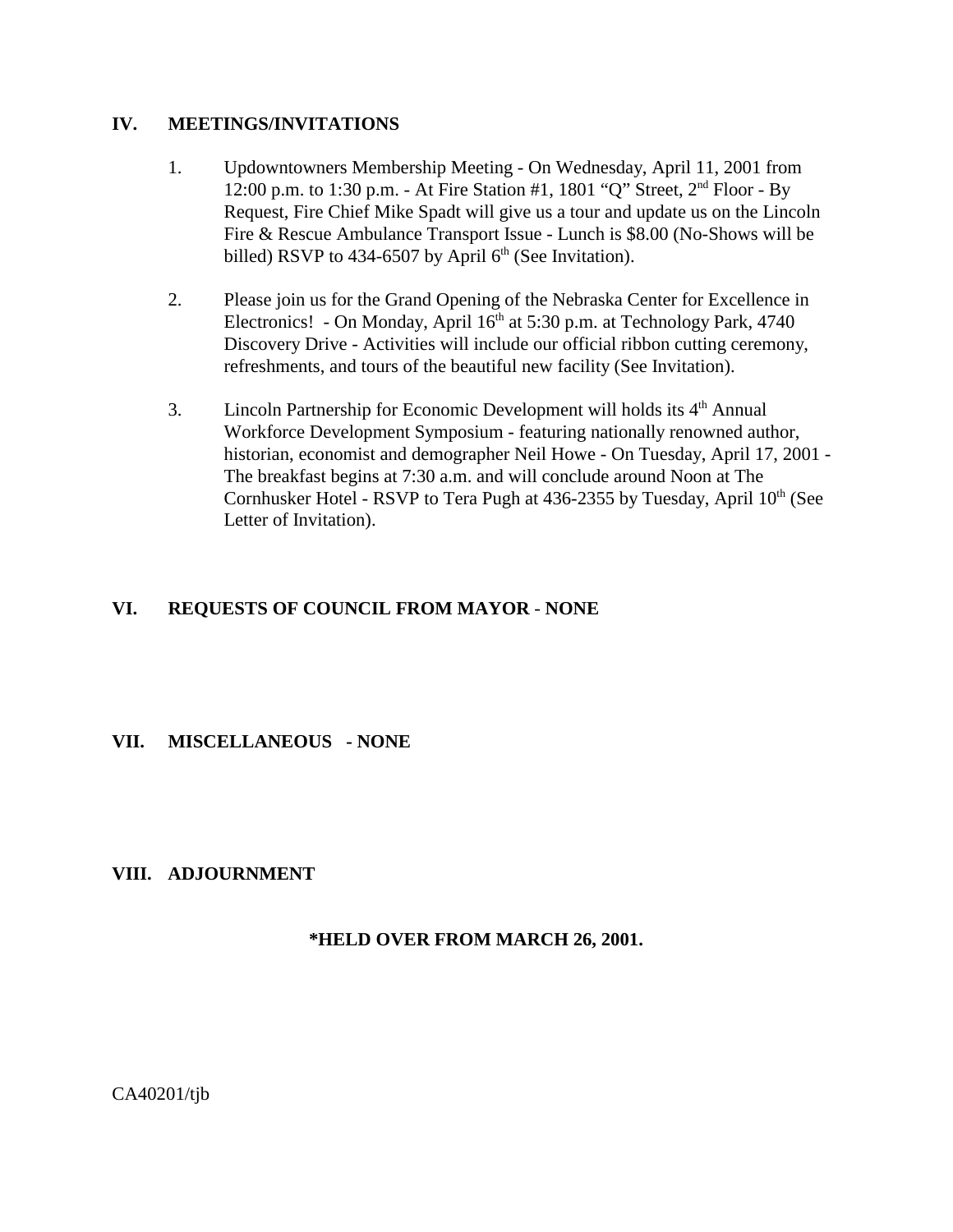# **MINUTES CITY COUNCIL MEMBERS' "NOON" MEETING MONDAY, APRIL 2, 2001** *CONFERENCE ROOM 113*

**Council Members Present:** Jerry Shoecraft, Chair; Jeff Fortenberry, Vice-Chair; Jon Camp, Jonathan Cook, Cindy Johnson, Annette McRoy, Coleen Seng.

**Others Present:** Ann Harrell, Jennifer Brinkman, Mayor's Office; Dana Roper, City Attorney; Darrell Podany, Aide to Council Members Camp and Johnson; Karen Shinn, Aide to Council Member Fortenberry; Joan Ray, Council Secretary; Chris Hain, *Journal Star* representative.

## **I. MINUTES**

- \*1. Minutes of "Noon" Council Members' Meeting for March 19, 2001.
- \*2. Pre-Council Meeting Minutes RE: Ameritas Contract Amendment March 19, 2001.
- 3. Pre-Council Meeting Minutes of Joint City Council and LES Staff RE: Supplemental Budget Changes Authorizing De-Commissioning Changes - March 12, 2001.
- 4. Director's Minutes for March 5, 2001.
- 5. Pre-Council Meeting Minutes RE: Southeast Lincoln/Hwy 2 Subarea Plan March 19, 2001.

\*Carried Over from 03-26-01

Mr. Shoecraft, Council Chair, requested a motion to approve the above-listed minutes. Cindy Johnson moved approval of the minutes as presented . The motion to approve the minutes as presented was seconded by Jon Camp and carried by the following vote: AYES: Jonathan Cook, Annette McRoy, Cindy Johnson, Jerry Shoecraft, Jeff Fortenberry, Coleen Seng, Jon Camp; NAYS: None.

# II. **COUNCIL REPORTS ON BOARDS, COMMITTEES, COMMISSIONS AND CONFERENCES**

\*1. PUBLIC BUILDING COMMISSION (Camp/Seng) Ms. Seng reported that one of the things discussed was the use of space heaters. There are 71 space heaters in use in this building and 45 in the Hall of Justice. She reminded the Council of the State Labor Department's fire which was started by a space heater that had over-heated. She noted that the PBC is really struggling with this. A memo is all prepared to be sent out saying "no more space heaters"; but at the same time, people are having to wear coats and are shivering in their offices. The Finance Department has 15 heaters and the City Attorney's office has 15.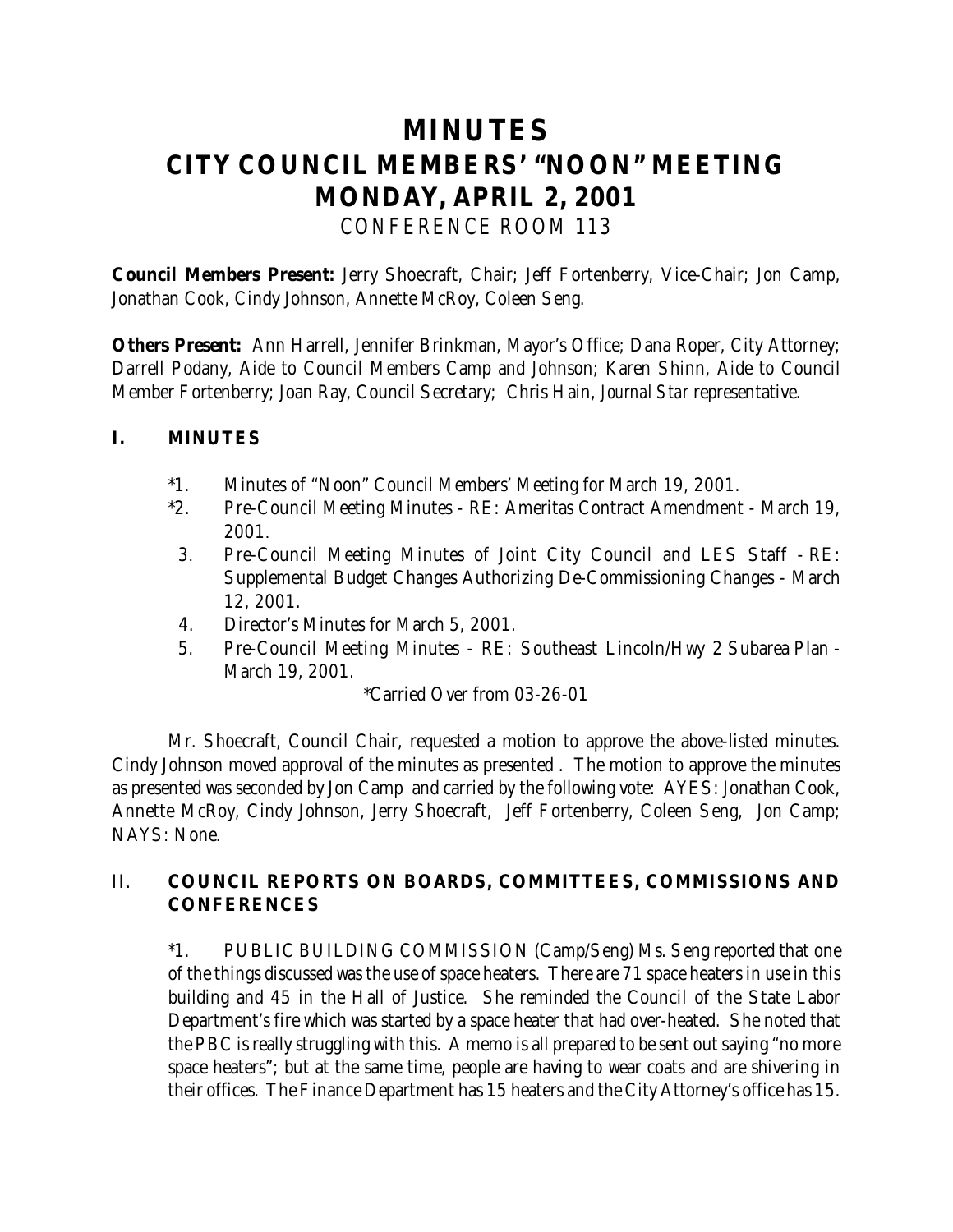The County Attorney's office had a huge number of heaters.

Mr. Cook asked if the heating system was not designed properly or if the temperature settings are set too low? He asked if this problem was normal in a building like this?

Ms. Seng commented that it must be because we can all think of other buildings we've been in that have had this problem. Another piece is that the area in 5-City TV overheats with all the equipment in there.

Mr. Camp stated that Don Killeen would check and see what the problems might be and what can be done. Mr. Cook asked how individualized the controls were from area to area in the buildings. Mr. Camp, in response to the 5-City TV problem, stated that funds had been appropriated that would help in that regard because there was an equipment outage last year and more could be damaged. So there will be special air conditioning help on that sensitive video equipment. Mr. Cook stated that there isn't any kind of zoning where there are duct work dampers or ... Ms. Seng stated that they have the design people in all the time -those who designed this whole system. But it just doesn't ever quite [inaudible]. It's very frustrating.

Ms. Seng reported that the old Police Building's additional space was leased out to the State Treasurer's Office. She stated that all the available room is being used now in that building.

 Ms. Seng reported that the County would be moving the County Election Office to  $46<sup>th</sup>$  & "R" Streets. She thought there was something on the Council's Agenda about changing the zoning there. She had asked if they didn't have to go before the public with that, and noted that PBC was following up on that question. There was also some talking in Executive Session about all of the parking and then we moved on to space analysis. It was finally decided that perhaps we should keep the election commissioners building across the street as a staging area as we move people back and forth.

Ms. Seng continued, noting that Mr. Bob Ripley and others had presented information about the Capitol Environs and that legislative bill. We have a little conflict there because we don't want to be boxed in as tight as they are wishing we would be with that legislation. Mr. Camp stated that right now the County-City Building is not in the Capitol Environs area. They want to add that and extend farther west to  $6<sup>th</sup>$  Street [Mr. Camp made remarks concerning the right-of-way surrounding that expansion area, but his remarks were nearly inaudible, and consequently did not allow for accurate recording in these minutes.] He explained that the Capitol Environs guidelines would limit the height options on structures being built in that expanded area, noting however that the height restriction is not `so many feet' above the ground, but rather a sight level from the cornice of the Capitol. Mr. Camp agreed with Ms. Seng in that the City did not want to go to such restrictions in parking facility options.

Mr. Cook asked why the Capitol Environs group wanted to extend the boundary west, given that these [County-City Complex] buildings are here now....and are not particularly attractive and are fairly large...what would be the concern of buildings built on the other side of these? Ms. Seng, chiding gently, stated that they didn't *say* these buildings were not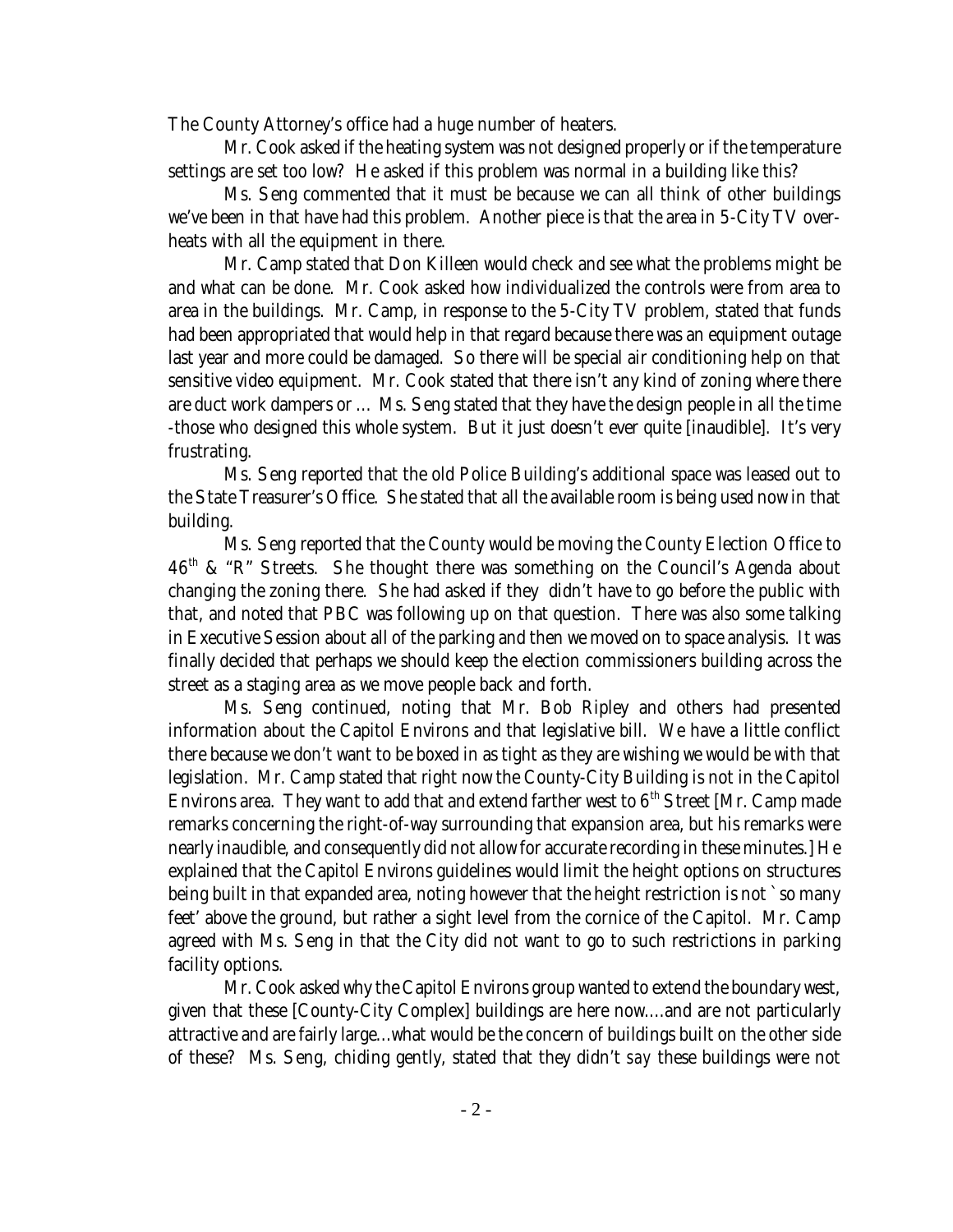attractive. Mr. Cook, duly chagrined, responded with a quiet "Oh".

More seriously, Mr. Camp noted that the County-City complex is in compliance now [with the Environ standards]. They proposed a ten year waiver. Apparently the Hall of Justice was designed to add another floor, which would be above the [Capitol Environs] height limits. They suggested a ten year period, but we were not sure we wanted to agree to that. If it were necessary to ever add on to that building, we didn't want to bind future Public Building Commissions to that limit. Mr. Camp explained that the main thing in the desire to expand the Capitol Environs area is the By-Pass situation coming in on Capital Parkway [inaudible] He added that the height restriction does not apply to such things as radio antennas or [inaudible] of an elevator shaft.

\*2. BOARD OF HEALTH (Johnson) Ms. Johnson stated that the Council had heard a great deal of what had been discussed at the Board meeting already this morning at the City-County Common meeting. She added that one issue the Board has made positive recommendation on is breast feeding. The Mayor has been very supportive in providing areas for City Staff to breast feed their children. Ann Seacrest, has been spearheading this on the State level and the response there has been very positive.

Ms. Johnson stated that the Board adopted by a unanimous vote a recommendation that the Health Department take a look at their abstinence education. They agreed to review their program with the Abstinence Coalition in strengthening the abstinence message they teach. There were some people at the meeting who came to speak on their concerns of abstinence in lieu of HIV education. The Task Force will be addressing this concern.

April's meeting is the last meeting for several members of the Board and there is a strategic planning meeting set for May...two days before Ms. Johnson leaves the Council.

\*3. STAR CITY HOLIDAY FESTIVAL BOARD (McRoy) Ms. McRoy reported that they're just gearing up for the parade.

 4. WILDERNESS PARK COMMITTEE (Fortenberry) - **CANCELLED - WILL TRY TO HAVE THE NEXT MEETING ON MAY 24<sup>TH</sup> Mr. Fortenberry urged that** somebody, if anyone is interested, step up and serve on this Committee. By the time they meet as rescheduled, Mr. Fortenberry pointed out that he will no longer be on the Council. Mr. Cook asked how often the Committee meets? Mr. Fortenberry stated that they try to meet as necessary when issues require. Mr. Shoecraft noted that next Monday, the Council would be having discussion on Board and Committee assignments in the transition period after the election.

 5. INTERNAL LIQUOR COMMITTEE (Johnson/McRoy/Shoecraft) Ms. Johnson reported that they had discussed the Violations List.

She stated that they also discussed extensively Jim Baird's Cornhusker Detox Report on "Last Drink Data". It's been a real concern over the last [inaudible] because a lot of the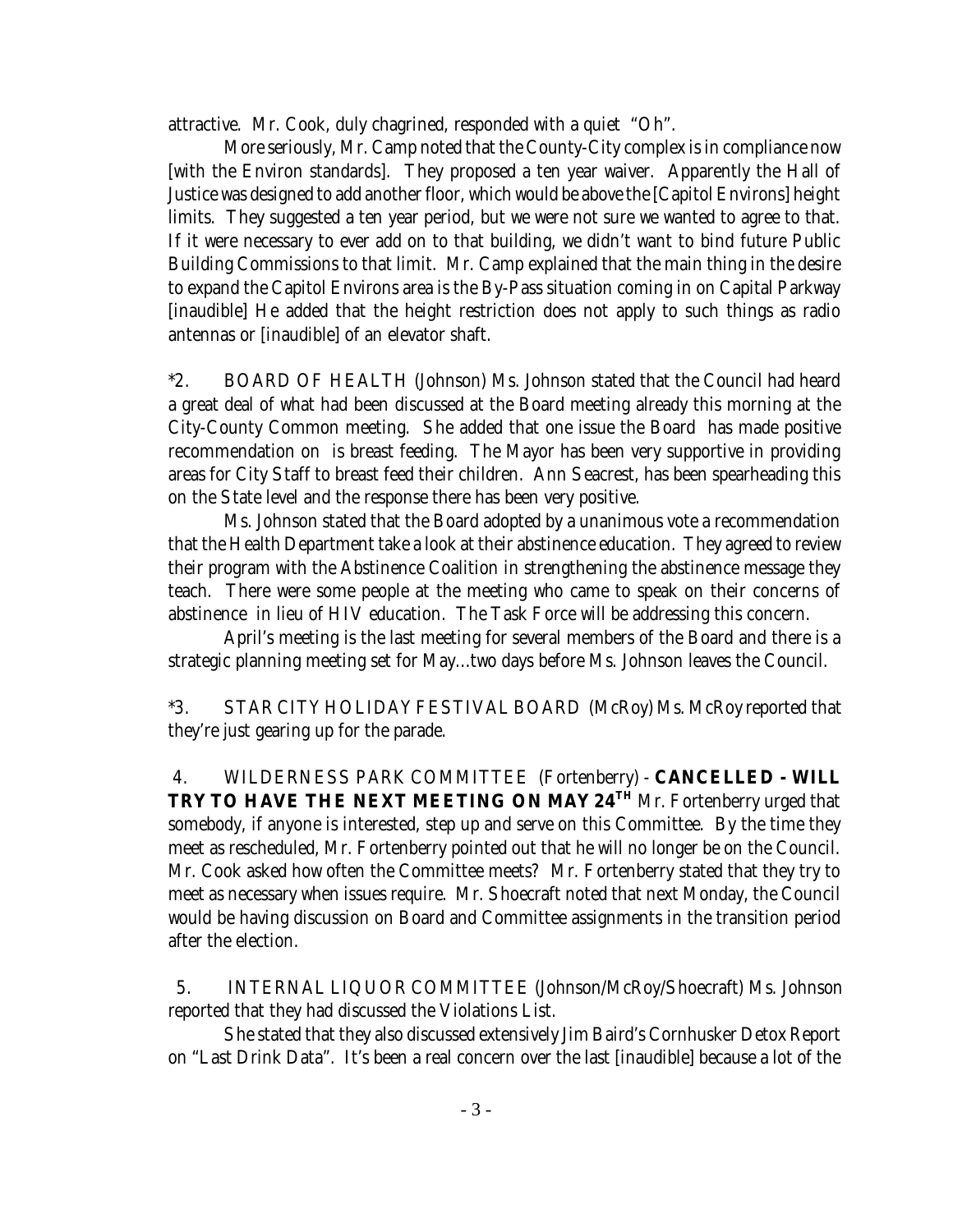establishments were fearful that the data could be used against them as far as violations [inaudible]. All it's supposed to do is open up the quest for the Police Department, allowing them to better know where to concentrate their resources. What they're going to do first is send a letter stating that they're seeing a negative pattern developing which they feel may require that a meeting be set up to talk about some things that can help the licensee do better. But it is going to be very important that the Police know where we're constantly seeing problems - where, obviously, the people aren't following the regulations.

We talked about the City Council Members on the Committee and preparing for that transition. We're looking at including a couple more representatives on the Committee. We want to get the Health Department to be represented; a City person..somebody from the City at-large. We're even reviewing the possibility of having a liquor licensee representative there. On certain issues it may be very helpful to see the situation from their perspective. They could participate, then if anything confidential came forward, they would understand they'd have to leave to allow the City Staff to discuss sensitive issues. So that's moving forward.

We're talking about a review of dance permits, too. We should be getting some information regarding that. In a lot of the problems involved with our liquor licenses, there seems to be `dancing' as a correlation. Dance Permits are not governed by the State, but by us. So, we'll review that potential possibility of controlling some of the problems. If someone is not meeting the dance permit requirements and you're having problems the liquor license, the dance permit could be [inaudible]

Mr. Shoecraft noted that a lot of places that are experiencing problems, as Cindy pointed out, have dancing as part of their operation. The City controls the dance permits. We can suspend them or delay them. That would be a great tool in controlling, potentially, some of that activity at some of our trouble spots. It would be a great tool.

Ms. Johnson noted that there was a web-based "server education program" being discussed with the mandating of server education. We put initiating the program off for the reason that the University has the resources and the ability to develop a server education training to be done on the Internet. License holders can just train their people there at work so that it is inexpensive and required. The State is willing to pitch in the money to have the University do this. So, this could be something the State can do that would take it away from the local regulation. *They* will then make sure the servers are taking the required training. That was a positive thing.

 6. DOWNTOWN LINCOLN B.I.D. ASSOCIATION MEETING (Seng) Ms. Seng reported that there was a short presentation on the entertainment market study. Ms. Diane Gonzolas and the gentleman who did the study were there. Ms. Seng noted that Mr. Steve Hubka was also at the meeting and gave a presentation on the violation fees increases.

Alan Hersch and representatives from Utilicorp were there to talk about their communication pierce. She noted that there is someone who is on the DLA from the phone company, but that person managed to just keep quite and listen, because the previous time they had a presentation from Alltel. Roger Larson was terribly interested in how we can get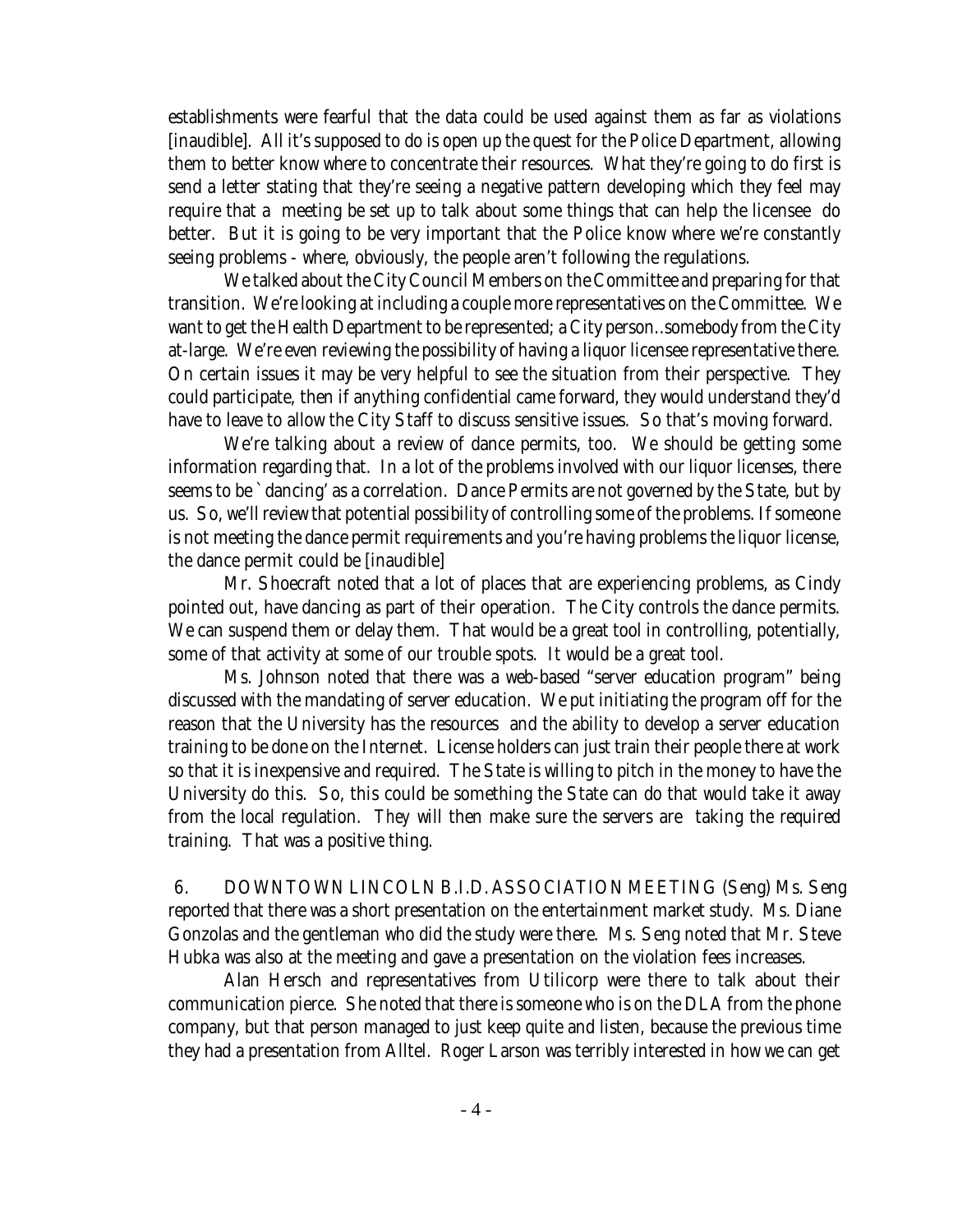everybody hooked up together. Fifty-six schools are now all linked through Utilicorp. So, that was an interesting presentation.

They also gave a big pitch on the April  $19<sup>th</sup>$  Technology Fair for the Downtown businesses. Ms. Seng reported that she left the meeting at that point, so did not participate in the parking discussion.

 7. PRT (Shoecraft) Mr. Shoecraft reported that the group met and just discussed some open and pending issues. One particular property was discussed briefly in greater detail. He stated that there are some properties under on-going police investigation.

Ms. McRoy asked about a property on  $17<sup>th</sup>$  and "J" Streets. She noted that an architectural [inaudible] They said it was scheduled to be demolished. Is that a PRT case? It has a round facade. Ms. Harrell noted that it has been a PRT case over the years, off and on. She reported that she had brought it up with the PRT just recently, because she was thinking about putting it back in the hopper, but was told that they're about to tear it down. It's a shame. Ms. McRoy agreed, noting that it is a really neat building. She said that the owner had salvage rights to the property, but the building was going to be demolished because it wasn't structurally sound. Everyone agreed that it was too bad to have such a unique structure demolished.

Ms. McRoy asked if an ordinance was being considered to address the problem of couches on the porch? She stated that at a meeting she attended last week, the Urban Development department said that the Quality of Life Ordinance is going to address that issue. Mr. Shoecraft said that...a couch on the porch, no. The Quality of Life Ordinance doesn't have any teeth on that issue. There are so many people who do that for... Mr. Cook suggested that it be invoked only if it's an ugly couch, maybe one with a paisley design. [Smiles] Mr. Shoecraft didn't think that there could be any impact regarding porch couches when people use them as a chair while lounging or socializing. Ms. Seng noted that would be true, unless there were rats in the couch. Mr. Shoecraft agreed, noting that if there were such a health concern, or if it was there with other junk on a property [that would be a consideration]. Mr. Cook thought it would be more tied into a junk ordinance than the Quality of Life Ordinance.

 OTHER MEETINGS REPORTS: Ms. Seng, Ms. McRoy and Ms. Harrell reported on the LAP meeting, which both Mr. Podany, Ms. Shinn and Ms. Brinkman also attended. Ms. Seng commented that they had been the only actual City Council Members in attendance. Ms. Seng noted the glaring lack of County representation. She reported that, immediately after the meeting, she called Kathy Campbell to see why they had not attended. Mr. Campbell related to her that nobody from the County side had been invited. Ms. Seng related to Council that it looked suspicious and was all a set-up . They were trying to go after the gas company, with a person telling sad tales. Ms. Seng noted that Alan Hersch had written to everyone explaining that the gas company had gone out to investigate the information presented at the meeting and there was a lot more to the story than was presented there.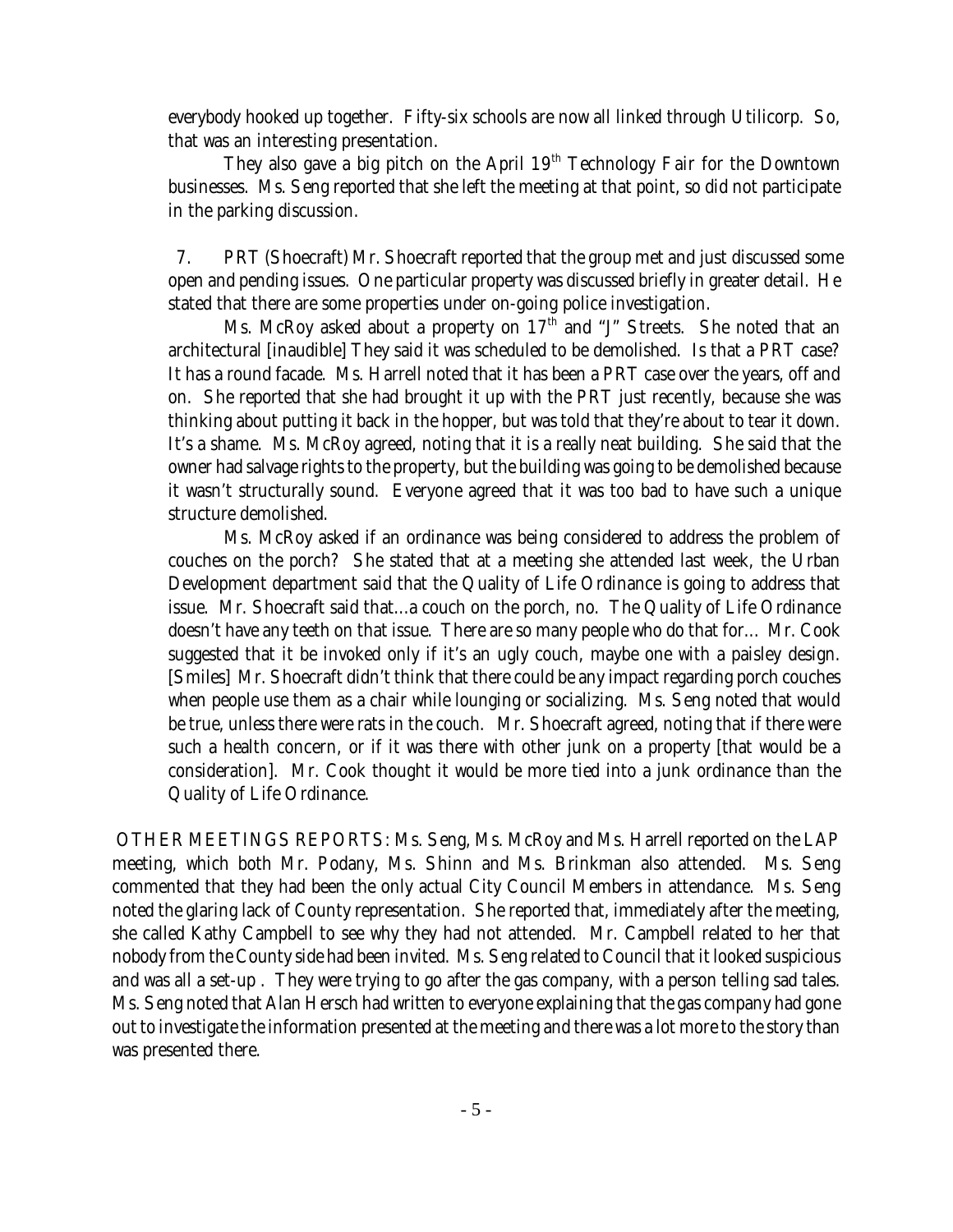She reported that she and Annette would certainly talk about this at JBC. Ms. Johnson asked then if it was just a game being played by LAP? Ms. Seng stated that it was, but noted that she can't really blame Beatty for doing this. Beatty is trying to come up with more money; but Ms. Seng said she felt like she was used. Ms. McRoy said that the governor was there and Ms. Seng added that there were a lot of representatives for State Senators there along with the State Energy Office representatives. Ms. Brinkman asked if they had been told that the media would be there. She noted that Administration had not been told that the media would be present.

Mr. Shoecraft stated that when he was deliberating whether or not to attend the meeting, he saw that the agenda issue of natural gas prices had already been discussed along with the places for people to go for assistance. He noted that Council had held pre-council meetings on the issue. There was nothing that we as elected officials could do. He wondered then what the meeting was all about. He noted that it was disappointing if the meeting was just some big set-up.

Ms. Johnson asked if the County was meant to be excluded? Ms. Seng stated that they didn't know. Ms. Brinkman noted that LAP is a savvy group and know how things work and who is responsible. But, she didn't know if the County was excluded on purpose or if they just didn't think of them since the City is the one with the regulatory power over the gas company, so they would be the ones to invite. She didn't know how sinister the whole thing was, but.... Several Council Members agreed.

Ms. McRoy stated that neither the Governors office, nor the State Senators could do anything either until the budget is made up...whatever they could do would still take six months to a year before they could help.

Ms. Seng reported that Ms. Campbell had said that the County had the gas company come and talk about how they could get more dollars. Ms. Seng reiterated that she really felt like the elected officials were used.

# **III. APPOINTMENTS/REAPPOINTMENTS** - Noted Without Comment

## **IV. MEETINGS/INVITATIONS** - Noted Without Comment

## **V. COUNCIL MEMBERS**

**JONATHAN COOK** - No Further Comments

**ANNETTE McROY** - Ms. McRoy reported to Council that she was working on the issue of Residential Parking permits. She's trying to work with City Staff and there are some who don't want to work on it. Ms. McRoy stated that she needs the information before she can make a presentation to the Mayor. Mr. Shoecraft asked if she was saying that she was not receiving any cooperation? She felt that until the issue is evaluated, no determination can be made on whether or not to move ahead with the project. In order to evaluate it, we need the information from Staff, which she is not receiving. Ms. Seng commented that she felt they needed the information because she has had several people, through the years, saying that it might be a workable idea. Maybe we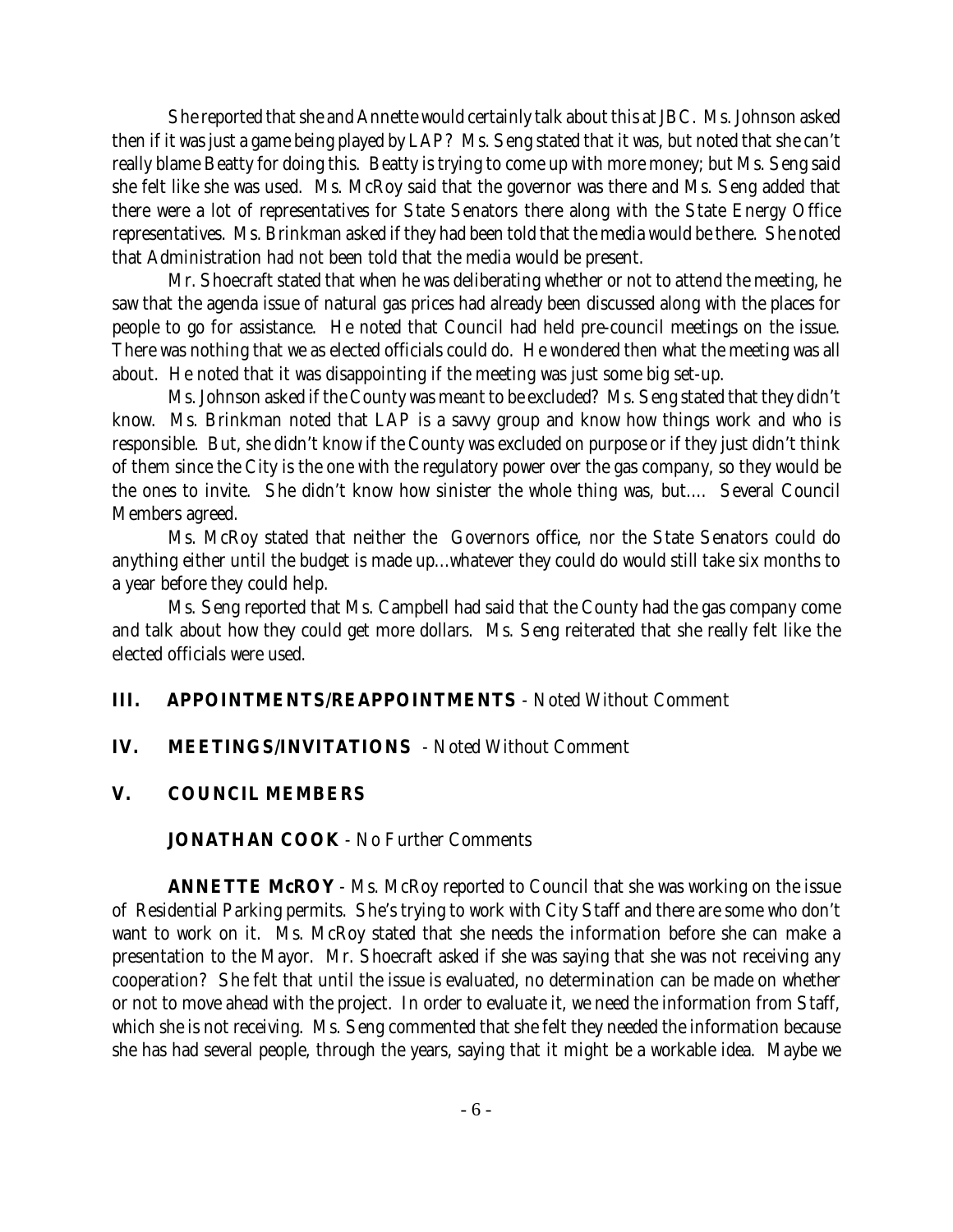could do a pre-council on it. Ms. Johnson asked why bring it forward if we don't know what it's going to cost. Because, if it's cost prohibitive, we wouldn't want to [inaudible]. Mr. Shoecraft stated that he would call Administration and talk to the person who coordinates Public Works issues to discuss this.

**CINDY JOHNSON** - Ms. Johnson asked about the Animal Control public hearing. Has that been discussed? She also asked if everybody was comfortable with the Entertainment Study. Mr. Shoecraft noted that he had not had a chance to delve into it. Ms. Johnson requested a Pre-Council Meeting on it. Ms. Harrell stated that this was only Phase One of the issue.

**JERRY SHOECRAFT** - No Further Comments

**JEFF FORTENBERRY** - No Further Comments

**COLEEN SENG** - No Further Comments

**JON CAMP** - No Further Comments

ANN HARRELL - No Further Comments

JENNIFER BRINKMAN - No Further Comments

DANA ROPER - No Further Comments

**VI. REQUESTS OF COUNCIL FROM MAYOR** - Ms. Brinkman gave a Legislative update to Council on Legislative Bills currently before the Unicameral. The bills discussed are listed in the handout material Council received

# **VII. MISCELLANEOUS** - **From Addendum:**

1. Discussion on Luncheon Menu for May 14th - *Council determined that the entree for the luncheon should be the prime rib - a sandwich plate. The Nebraska Club will be notified of that choice this week, with accompaniments as jointly determined by Ms. Seng and Ms. Ray.*

**VIII. MEETING ENDED** - Approximately 1:15 p.m.